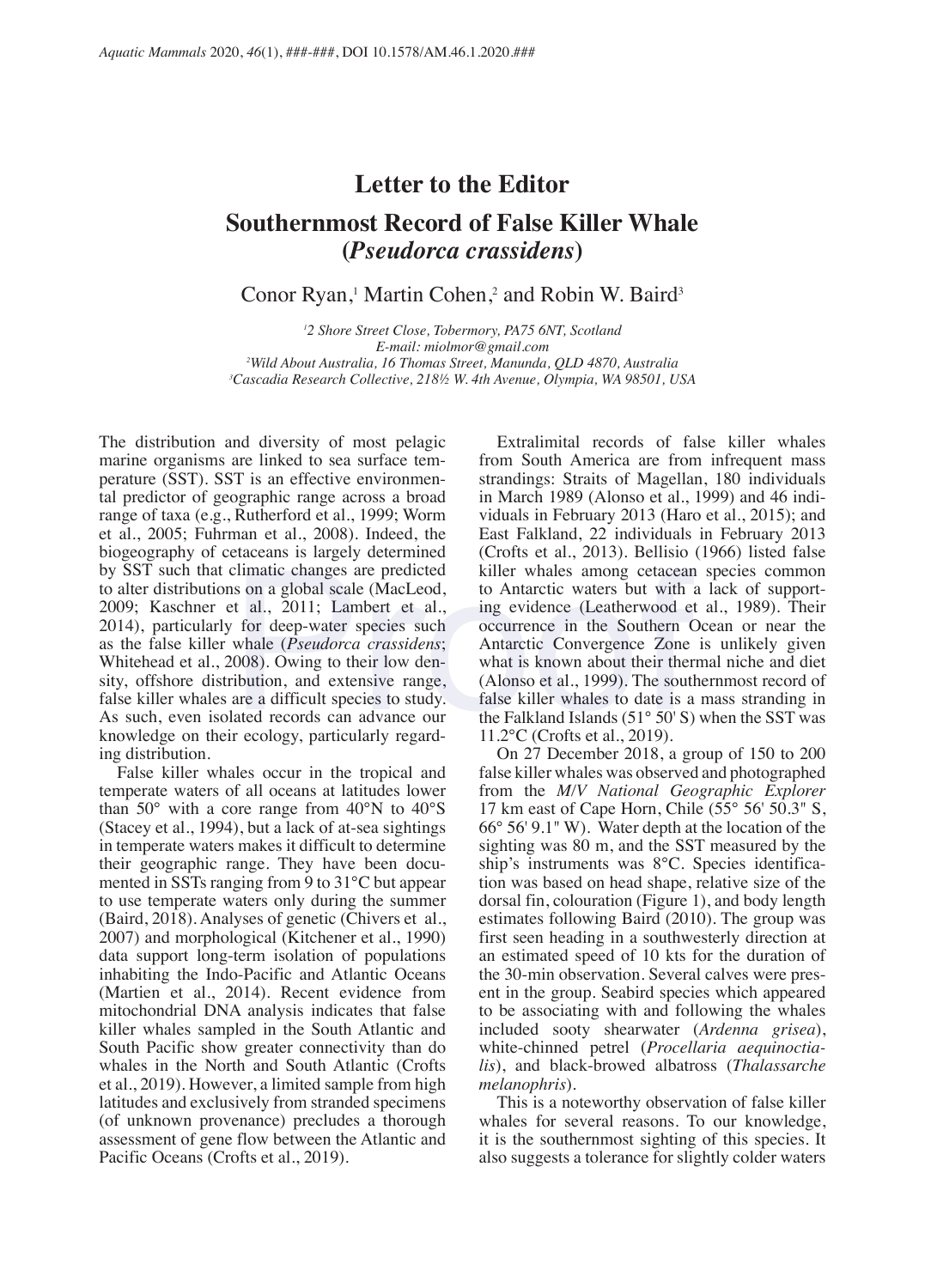

**Figure 1.** This photograph, taken during the encounter, was used to confirm species identification following Baird (2010). It shows the following features which differentiate false killer whales (*Pseudorca crassidens*) from other blackfish species: a relatively small dorsal fin, a tapering but blunt melon, and uniform black colouration with no dorsal cape. Taph, taken during the encounter, was used to confirm species identification follow<br>the differentiate false killer whales (*Pseudorca crassidens*) from oth<br>fin, a tapering but blunt melon, and uniform black colouration wit

than previously reported  $(8^{\circ}C \text{ rather than } 9^{\circ}C)$ and demonstrates that an exchange between the South Atlantic and the South Pacific can occur. Whitehead et al. (2008) predicted that warming seas will result in deep-diving cetaceans, including false killer whales, deserting low latitudes due to unsuitably warm SSTs. A commensurate increase in cetacean genus diversity is predicted at higher latitudes (MacLeod, 2009; Kaschner et al., 2011), almost doubling between latitudes 50 to 70° during the period 1980 to 2080 assuming a moderate warming scenario (Whitehead et al., 2008). These latitudes contain all the major oceanic transition areas (e.g., Cape Horn). Although we report an isolated observation, documenting such extralimital sightings is an important first step in tracking possible early signs of predicted distribution changes, which will have consequences for the admixture of false killer whale populations.

## **Acknowledgments**

We are grateful to Captain Oliver Kruess and officers of the *M/V National Geographic Explorer*  for their skillful navigation around the false killer whales off Cape Horn. Thanks also to Gabriela Roldan for her generous help with translations and in obtaining literature from Argentina.

## **Literature Cited**

- Alonso, M. K., Pedraza, S. N., Schiavini, A. C. M., Goodall, R. N. P., & Crespo, E. A. (1999). Stomach contents of false killer whales (*Pseudorca crassidens*) stranded on the coasts of the Strait of Magellan, Tierra del Fuego. *Marine Mammal Science*, *15*, 712-724. https://doi.org/ 10.1111/j.1748-7692.1999.tb00838.x
- Baird, R. W. (2010). Pygmy killer whales (*Feresa attenuata*) or false killer whales (*Pseudorca crassidens*)? Identification of a group of small cetaceans seen off Ecuador in 2003. *Aquatic Mammals*, *36*(3), 326-327. https://doi.org/10.1578/AM.36.3.2010.326
- Baird, R. W. (2018). *Pseudorca crassidens*. In International Union for Conservation of Nature (Ed.), *The IUCN red list of threatened species 2018* (e.T18596A50371251).